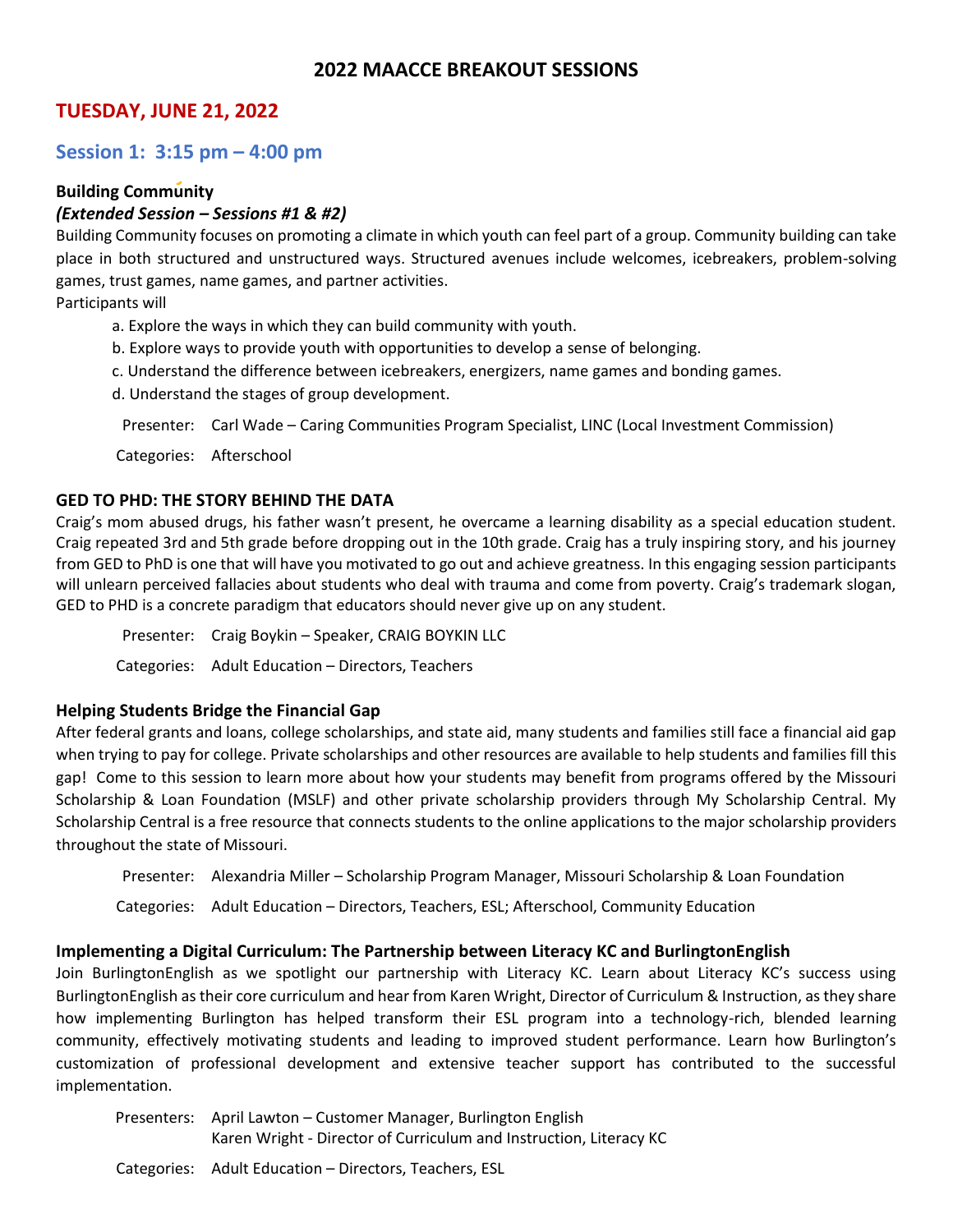#### **Innovation in Workplace Literacy and Career Pathway Programs for English Learners**

Let's explore innovations in English to career pathway programs, pre-apprenticeships, digital literacy needs and workplace literacy programs. Blended and virtual programs that leverage adaptive, mobile technologies can help you to reach more students, accelerate proficiency gains, and help your English language learners in connecting with employment opportunities.

Presenter: Tadd Wamester – Director of Partnerships, EnGen

Categories: Adult Education – Directors, Teachers, ESL

#### **LACES - Using Data to Improve Instruction**

In this presentation, directors and teachers will learn how to use the reports in LACES to help improve instruction. Attendees will learn how to run reports to determine when and in what subject a student should post-test in.

Presenter: Mary Grott AEL Director, Parkway AEL

Categories: Adult Education – Directors, Teachers, ESL

### **Launched Your STEM Program to New Levels**

Come learn how to elevate your STEM activities within your programs using the STEM PQA as an observation-based measure. We will discuss how staff can support their STEM activities through scientific reasoning, observation, measurement, and representation. There will be hands-on examples of how to put in practice facilitation skills to expand students' understanding of STEM.

Presenters: Lynna Lawson – Afterschool Regional Educator, Missouri Afterschool Network Anne Reeder – Coordinator, Missouri Afterschool Network

Categories: Adult Education – Teachers; Afterschool, Community Education

### **Poverty Simulation**

#### *(Extended Session – Sessions #1 & #2)*

The Poverty Simulation is an interactive experience that helps individuals begin to understand what life is like with a shortage of money and an abundance of stress. It moves people to think about the harsh realities of poverty and to talk about how communities can address the problem collectively.

Presenters: Missouri Ozarks Community Action

Categories: Adult Education – Directors, Teachers, ESL; Afterschool, Community Education

# **Session 2: 4:15 pm – 5:00 pm**

## **Building Community** *(Continued from Session #1)*

Presenter: Carl Wade – Caring Communities Program Specialist, LINC (Local Investment Commission)

Categories: Afterschool

## **Poverty Simulation** *(Continued from Session #1)*

Presenters: Missouri Ozarks Community Action

Categories: Adult Education – Directors, Teachers, ESL; Afterschool, Community Education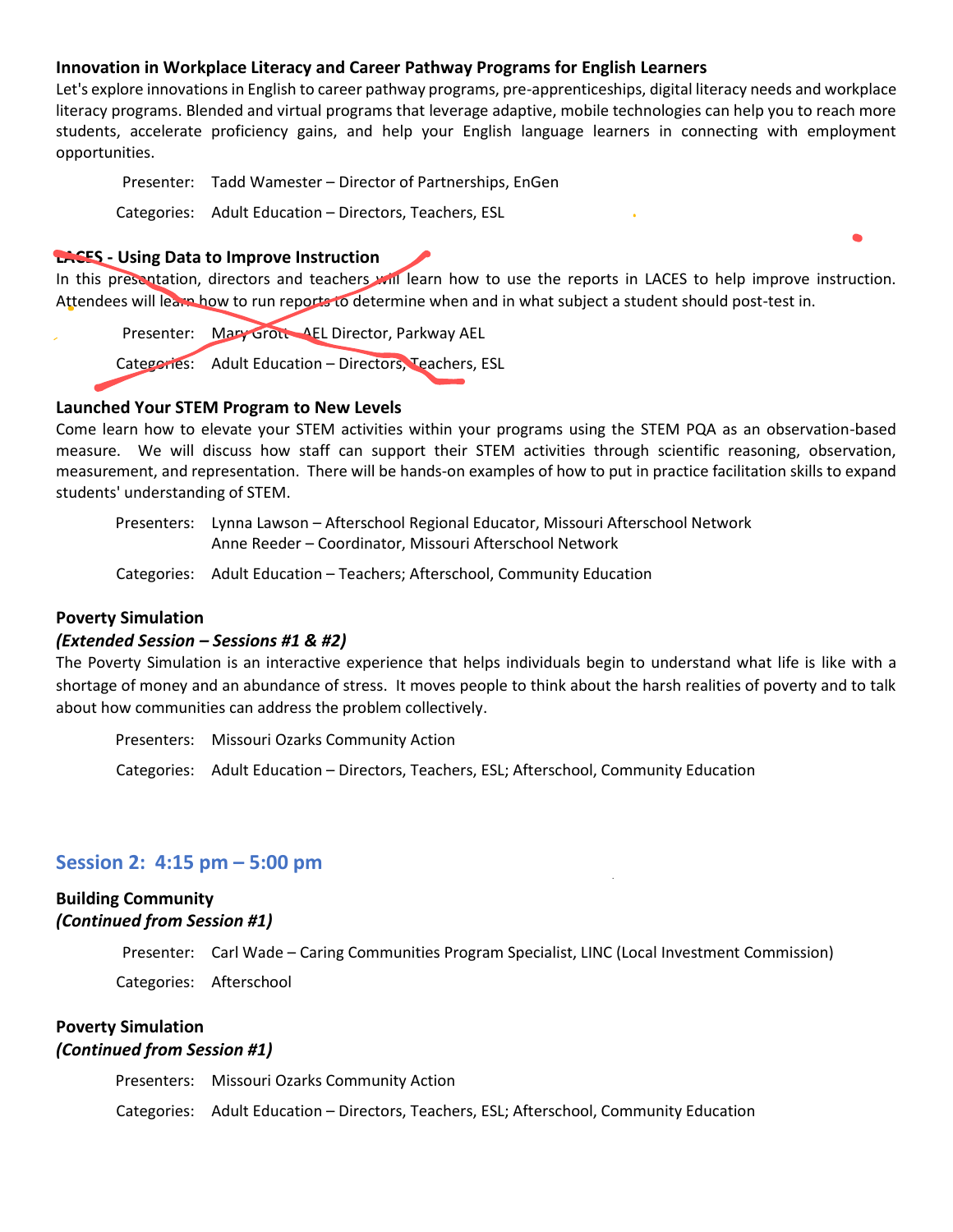### **Education provides a World of Opportunities**

Options are plentiful for justice involved individuals who take advantage of programming opportunities prior to release from an institution. Missouri legally mandates the pursuit of a high school equivalency while incarcerated. From there students may pursue a variety of Career and Tech education programs and/or college degrees. We will provide an overview of the options while incarcerated. Next, we will look at the process of engaging with employers to inform them of the Career and Tech opportunities offered while incarcerated, the pathway of connecting individuals with these trainings to potential institutional jobs within these domains; and how to connect with employers within these industries and beyond after release.

Presenters: Stephanie Thomas – Education Zone Manager, Missouri Department of Correction Heather Albach – Missouri Department of Corrections

Categories: Adult Education – Directors, Teachers

#### **Infusing Intentionality into Your Equity and Inclusion Efforts**

If the last few years have taught us anything about equity and inclusion work, it is two different things: equity and inclusion work matters, and the infrequent, themed-month program just isn't enough anymore. Our team's approach is weaving equity and inclusion into everything an organization does - policies, practices, and programming. This program is for those who want to create intentionally equitable and inclusive environments where people more than belong – they matter.

Presenters: Christina Parle – Co-Lead, Founder, Social Responsibility Speaks Suzette Walden Cole – Co-Lead, Founder, Social Responsibility Speaks Categories: Adult Education – Directors, Teachers, ESL; Community Education

#### **Take Your Distance Education Offerings to the Next Level**

Adult educators and administrators continue to face challenges in adjusting to distance learning in their classrooms while providing quality and continuous instruction. Join us for a look at the brand-new Distance Education Guide from Essential Education, a tool designed to equip you with the knowledge, skills, and action steps to move your adult education program forward. Filled with activities, evaluations, and space for reflection and deep learning, each unit provides instruction in current research, best practices, and tools that will enhance your teaching and administration. Plan to join us for an interactive look at the key concepts of this guide and a walkthrough of some of the many ways it can be practically implemented on your own or with a cohort.

Presenter: AJ Crowell – Educator Support Specialist, Essential Education

Categories: Adult Education – Directors, Teachers, ESL

#### **The HiSET Program and Resources in 2022**

In this session, you will learn about:

- Basics of the HiSET Exam, our products and services
- New aspects of our HiSET Program and alliances to benefit students on the college or career pathway
- Resources to help adult ed teachers better prepare their HSE students
- Best practices for testing accommodation applications and taking the HiSET Exam at Home or in a test center

We'll save time for the important questions attendees might have about new things at the HiSET Program and how best to serve their students on their road to success. This presentation will allow adult ed program staff the chance to learn about the useful resources available for students and educators. Attendees will learn the best practices when using our HiSET resources and following our HiSET policies. This session is highly recommended for current and new users of the HiSET exam.

Presenter: Tanya Haug – National Sr. Director, HiSET, PSI

Categories: Adult Education – Directors, Teachers, ESL; Community Education